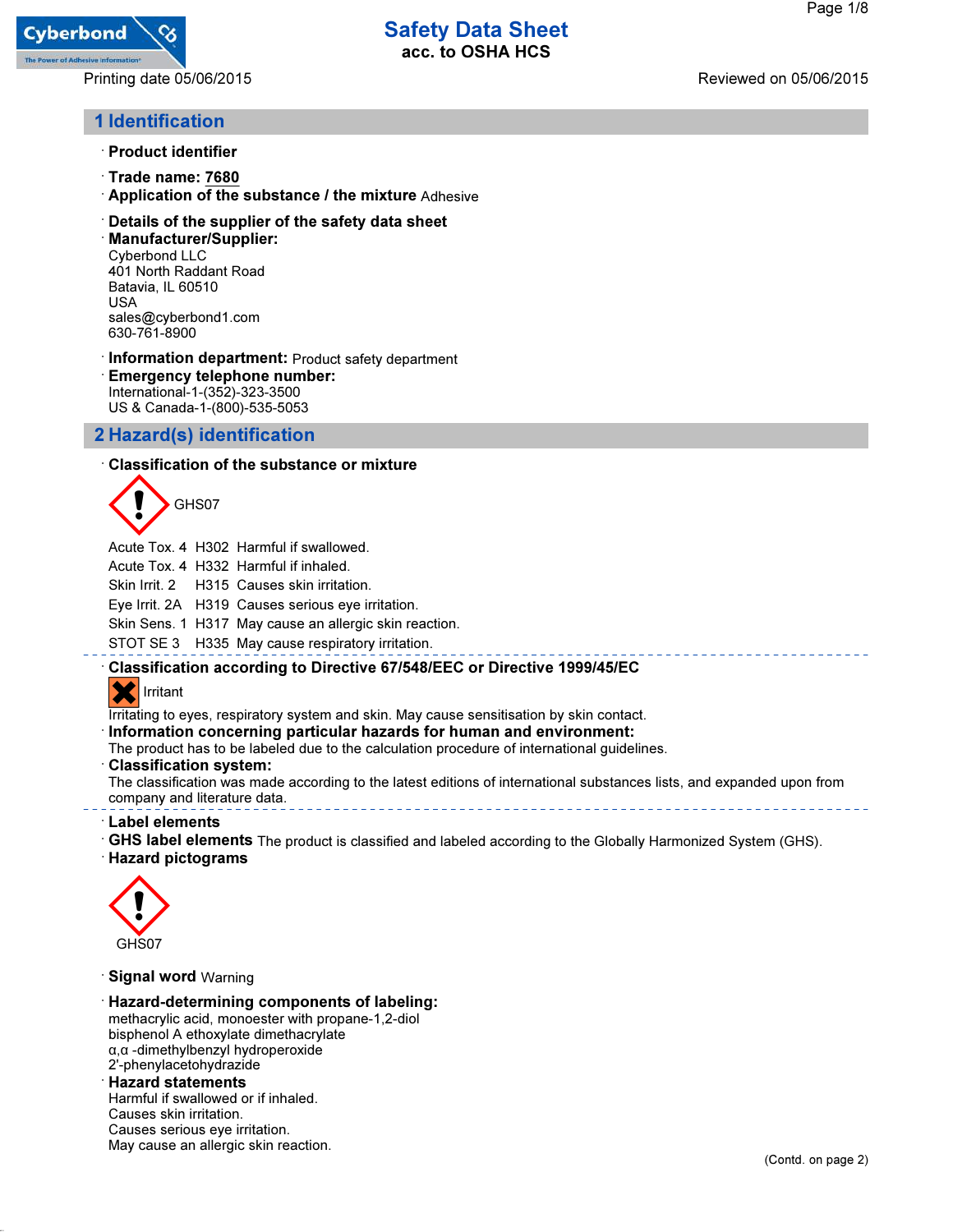Printing date 05/06/2015 Reviewed on 05/06/2015

## Trade name: 7680

 $(e 1)$ 

| (Contd. of pag                                                                                                          |  |
|-------------------------------------------------------------------------------------------------------------------------|--|
| May cause respiratory irritation.                                                                                       |  |
| <b>Precautionary statements</b>                                                                                         |  |
| If medical advice is needed, have product container or label at hand.                                                   |  |
| Keep out of reach of children.                                                                                          |  |
| Read label before use.                                                                                                  |  |
| Avoid breathing dust/fume/gas/mist/vapors/spray                                                                         |  |
| Wear protective gloves.                                                                                                 |  |
| Wear eye protection / face protection.                                                                                  |  |
| Wash thoroughly after handling.                                                                                         |  |
| Do not eat, drink or smoke when using this product.                                                                     |  |
| Use only outdoors or in a well-ventilated area.                                                                         |  |
| Contaminated work clothing must not be allowed out of the workplace.                                                    |  |
| If in eyes: Rinse cautiously with water for several minutes. Remove contact lenses, if present and easy to do. Continue |  |
| rinsing.                                                                                                                |  |
| Specific treatment (see on this label).                                                                                 |  |
| If swallowed: Call a poison center/doctor if you feel unwell.                                                           |  |
| IF INHALED: Remove victim to fresh air and keep at rest in a position comfortable for breathing.                        |  |
| Wash contaminated clothing before reuse.                                                                                |  |
| If skin irritation or rash occurs: Get medical advice/attention.                                                        |  |
| If eye irritation persists: Get medical advice/attention.                                                               |  |
| Rinse mouth.                                                                                                            |  |
| If on skin: Wash with plenty of water.                                                                                  |  |
| Take off contaminated clothing and wash it before reuse.                                                                |  |
| Store locked up.                                                                                                        |  |
| Store in a well-ventilated place. Keep container tightly closed.                                                        |  |
| Dispose of contents/container in accordance with local/regional/national/international regulations.                     |  |
| <b>Other hazards</b>                                                                                                    |  |

- · Results of PBT and vPvB assessment
- · PBT: Not applicable.
- · vPvB: Not applicable.

## 3 Composition/information on ingredients

#### · Chemical characterization: Mixtures

· Description: Mixture of the substances listed below with nonhazardous additions.

| <b>Dangerous components:</b>                                 |             |
|--------------------------------------------------------------|-------------|
| 27813-02-1 methacrylic acid, monoester with propane-1,2-diol | 25-50%      |
| 41637-38-1 bisphenol A ethoxylate dimethacrylate             | $10 - 20%$  |
| 25852-47-5 polyethylene glycol dimethacrylate                | $10 - 25%$  |
| $80-15-9$ $\alpha$ , $\alpha$ -dimethylbenzyl hydroperoxide  | $0.1 - 1\%$ |
| 110-16-7 maleic acid                                         | $0.1 - 1\%$ |
|                                                              |             |

### 4 First-aid measures

#### · Description of first aid measures

#### · After inhalation:

Supply fresh air; consult doctor in case of complaints.

- Seek medical treatment.
- · After skin contact:

Immediately wash with water and soap and rinse thoroughly.

Seek medical treatment.

 $\cdot$  After eye contact: Rinse opened eye for several minutes under running water. Then consult a doctor.

· After swallowing:

Do not induce vomiting; immediately call for medical help.

If symptoms persist consult doctor.

- Call a doctor immediately.
- · Information for doctor:
- · Most important symptoms and effects, both acute and delayed Breathing difficulty
- · Indication of any immediate medical attention and special treatment needed

No further relevant information available.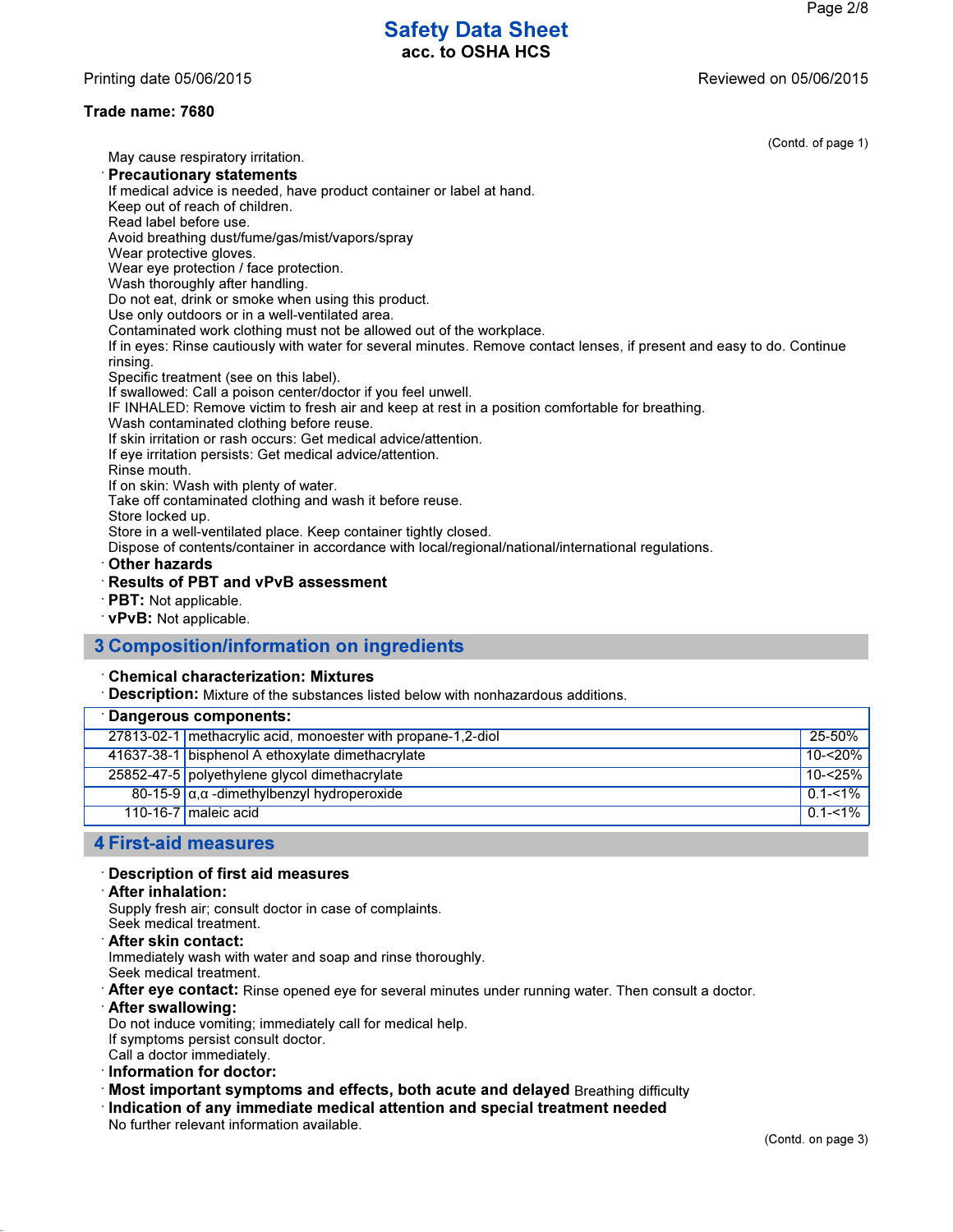#### Trade name: 7680

(Contd. of page 2)

### 5 Fire-fighting measures

- · Extinguishing media
- $\cdot$  Suitable extinguishing agents:

CO2, extinguishing powder or water spray. Fight larger fires with water spray or alcohol resistant foam.

- · For safety reasons unsuitable extinguishing agents: Water with full jet
- · Special hazards arising from the substance or mixture No further relevant information available.
- · Advice for firefighters
- · Protective equipment: Wear self-contained respiratory protective device.

### 6 Accidental release measures

· Personal precautions, protective equipment and emergency procedures Ensure adequate ventilation

Wear protective clothing.

· Environmental precautions: Do not allow product to reach sewage system or any water course.

· Methods and material for containment and cleaning up:

Absorb with liquid-binding material (sand, diatomite, acid binders, universal binders, sawdust).

Pick up mechanically.

Ensure adequate ventilation.

Dispose of the collected material according to regulations.

#### **Reference to other sections**

See Section 7 for information on safe handling.

See Section 8 for information on personal protection equipment.

See Section 13 for disposal information.

## 7 Handling and storage

#### · Handling:

#### · Precautions for safe handling

Store in cool, dry place in tightly closed receptacles.

Keep away from heat and direct sunlight.

Ensure good ventilation/exhaustion at the workplace.

· Information about protection against explosions and fires: No special measures required.

#### · Conditions for safe storage, including any incompatibilities

- · Storage:
- · Requirements to be met by storerooms and receptacles:

Store in a cool location.

Store only in the original receptacle.

- · Information about storage in one common storage facility: Store away from oxidizing agents.
- · Further information about storage conditions: Keep receptacle tightly sealed.

· Specific end use(s) No further relevant information available.

### 8 Exposure controls/personal protection

· Additional information about design of technical systems: No further data; see item 7.

· Control parameters

#### · Components with limit values that require monitoring at the workplace:

80-15-9 α,α -dimethylbenzyl hydroperoxide

WEEL Long-term value: 6 mg/m<sup>3</sup>, 1 ppm **Skin** 

**Additional information:** The lists that were valid during the creation were used as basis.

#### · Exposure controls

- · Personal protective equipment:
- · General protective and hygienic measures:

The usual precautionary measures for handling chemicals should be followed.

Keep away from foodstuffs, beverages and feed.

Immediately remove all soiled and contaminated clothing.

Wash hands before breaks and at the end of work.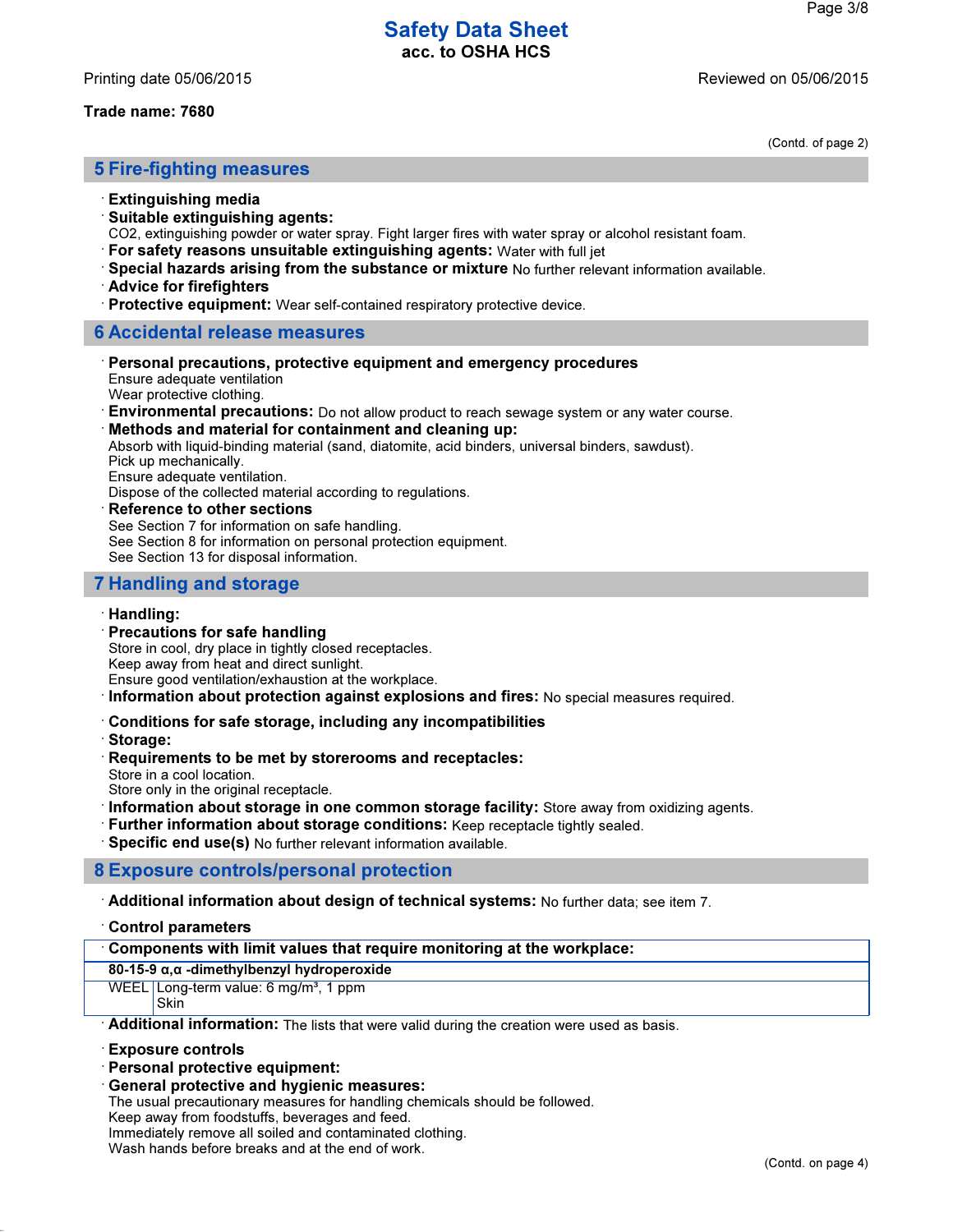### Printing date 05/06/2015 Reviewed on 05/06/2015

### Trade name: 7680

(Contd. of page 3)

- Avoid contact with the eyes and skin.
- · Breathing equipment: Not necessary if room is well-ventilated.
- · Protection of hands:



Protective gloves

Impervious gloves The glove material has to be impermeable and resistant to the product/ the substance/ the preparation. Selection of the glove material on consideration of the penetration times, rates of diffusion and the degradation

**Material of gloves** Butyl rubber, BR

Nitrile rubber, NBR

Neoprene gloves

· Penetration time of glove material

The exact break through time has to be found out by the manufacturer of the protective gloves and has to be observed. · Not suitable are gloves made of the following materials:

Cotton or natural fibers PVC gloves

· Eye protection:

Safety glasses

Tightly sealed goggles

· Body protection: Protective work clothing

## 9 Physical and chemical properties

| Information on basic physical and chemical properties<br><b>General Information</b><br><sup>-</sup> Appearance: |                                                       |
|-----------------------------------------------------------------------------------------------------------------|-------------------------------------------------------|
| Form:                                                                                                           | Liquid                                                |
| Color:                                                                                                          | Green                                                 |
| · Odor:                                                                                                         | Characteristic                                        |
| ∴Odour threshold:                                                                                               | Not determined.                                       |
| · pH-value:                                                                                                     | Not determined.                                       |
| <b>Change in condition</b><br><b>Melting point/Melting range:</b><br><b>Boiling point/Boiling range:</b>        | Undetermined.<br>$>$ 148 °C ( $>$ 298 °F)             |
| · Flash point:                                                                                                  | $> 93$ °C ( $> 199$ °F)                               |
| <b>Flammability (solid, gaseous):</b>                                                                           | Not applicable.                                       |
| $\cdot$ Ignition temperature:                                                                                   |                                                       |
| <b>Decomposition temperature:</b>                                                                               | Not determined.                                       |
| ∴Auto igniting:                                                                                                 | Product is not selfigniting.                          |
| Danger of explosion:                                                                                            | Product does not present an explosion hazard.         |
| <b>Explosion limits:</b><br>Lower:<br>Upper:                                                                    | Not determined.<br>Not determined.                    |
| · Vapor pressure:                                                                                               | Not determined.                                       |
| ∴Density:<br><b>Relative density</b><br><b>Vapour density</b>                                                   | Not determined.<br>Not determined.<br>Not determined. |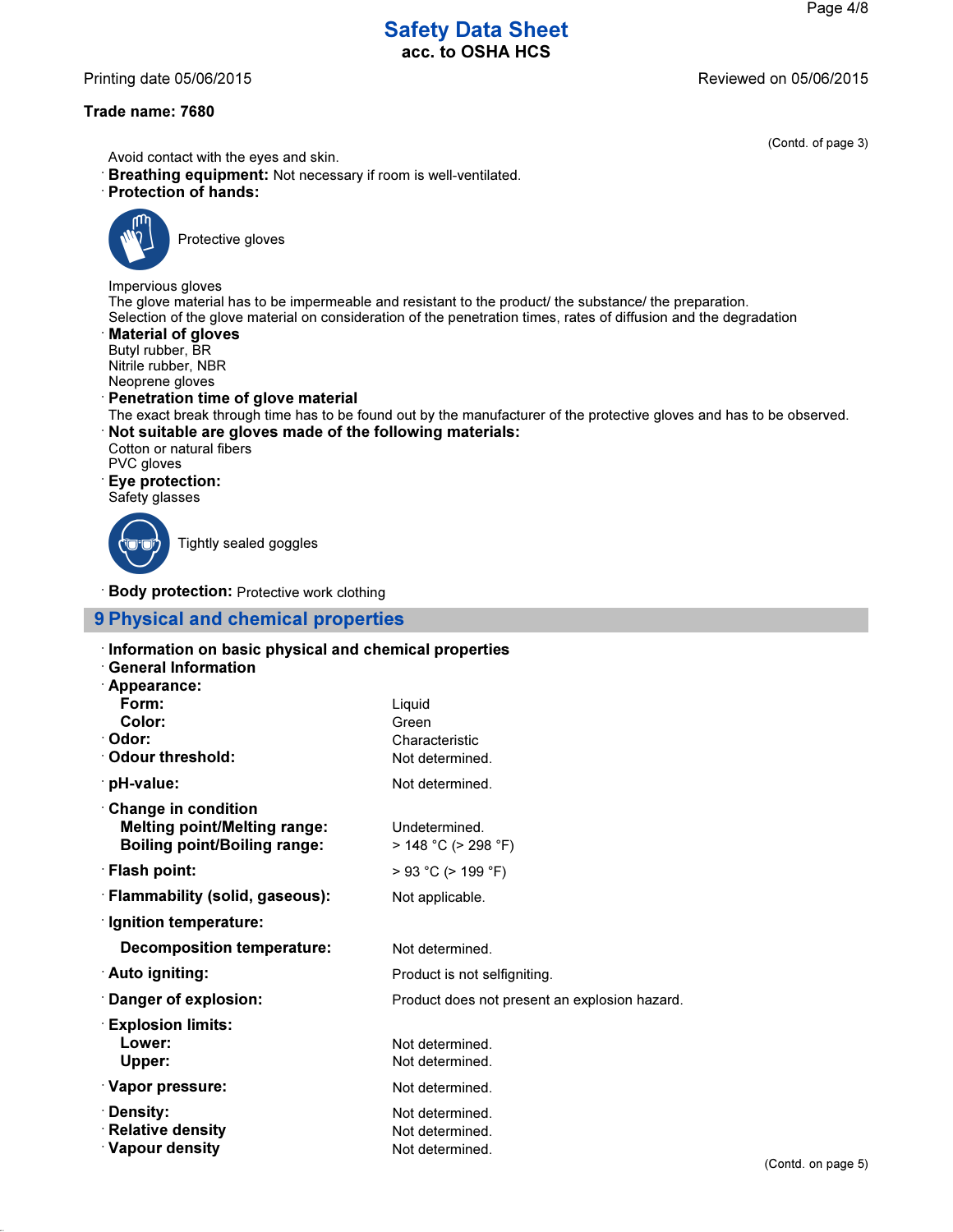### Trade name: 7680

(Contd. of page 4)

| <b>Evaporation rate</b>                                    | Not determined.                                      |
|------------------------------------------------------------|------------------------------------------------------|
| Solubility in / Miscibility with<br>Water:                 | Not miscible or difficult to mix.                    |
| · Partition coefficient (n-octanol/water): Not determined. |                                                      |
| $\cdot$ Viscosity:<br><b>Dynamic:</b><br>Kinematic:        | Not determined.<br>Not determined.                   |
| ∴Solvent content:<br><b>Organic solvents:</b><br>Water:    | $0.0\%$<br>$0.1 \%$                                  |
| Solids content:<br>$\cdot$ Other information               | 100.0%<br>No further relevant information available. |

## 10 Stability and reactivity

- · Reactivity
- · Chemical stability
- · Thermal decomposition / conditions to be avoided: No decomposition if used according to specifications.
- · Possibility of hazardous reactions No dangerous reactions known.
- · Conditions to avoid No further relevant information available.
- · Incompatible materials: No further relevant information available.
- · Hazardous decomposition products:
- Nitrogen oxides
- Sulfur oxides (SOx)

## 11 Toxicological information

- · Information on toxicological effects
- · Acute toxicity:
- · Primary irritant effect:
- · on the skin: Irritant to skin and mucous membranes.
- · on the eye: Irritating effect.
- · Sensitization: Sensitization possible through skin contact.
- · Additional toxicological information:

The product shows the following dangers according to internally approved calculation methods for preparations: Irritant

· Carcinogenic categories

| <b>IARC (International Agency for Research on Cancer)</b> |   |
|-----------------------------------------------------------|---|
| 81-07-2 1,2-benzisothiazol-3(2H)-one 1,1-dioxide          | 3 |
| <b>NTP (National Toxicology Program)</b>                  |   |
| None of the ingredients is listed.                        |   |
| • OSHA-Ca (Occupational Safety & Health Administration)   |   |
| None of the ingredients is listed.                        |   |
|                                                           |   |

## 12 Ecological information

- · Toxicity
- · Aquatic toxicity: No further relevant information available.
- · Persistence and degradability No further relevant information available.
- · Behavior in environmental systems:
- · Bioaccumulative potential No further relevant information available.
- · Mobility in soil No further relevant information available.
- · Additional ecological information:
- General notes:
- Water hazard class 1 (Self-assessment): slightly hazardous for water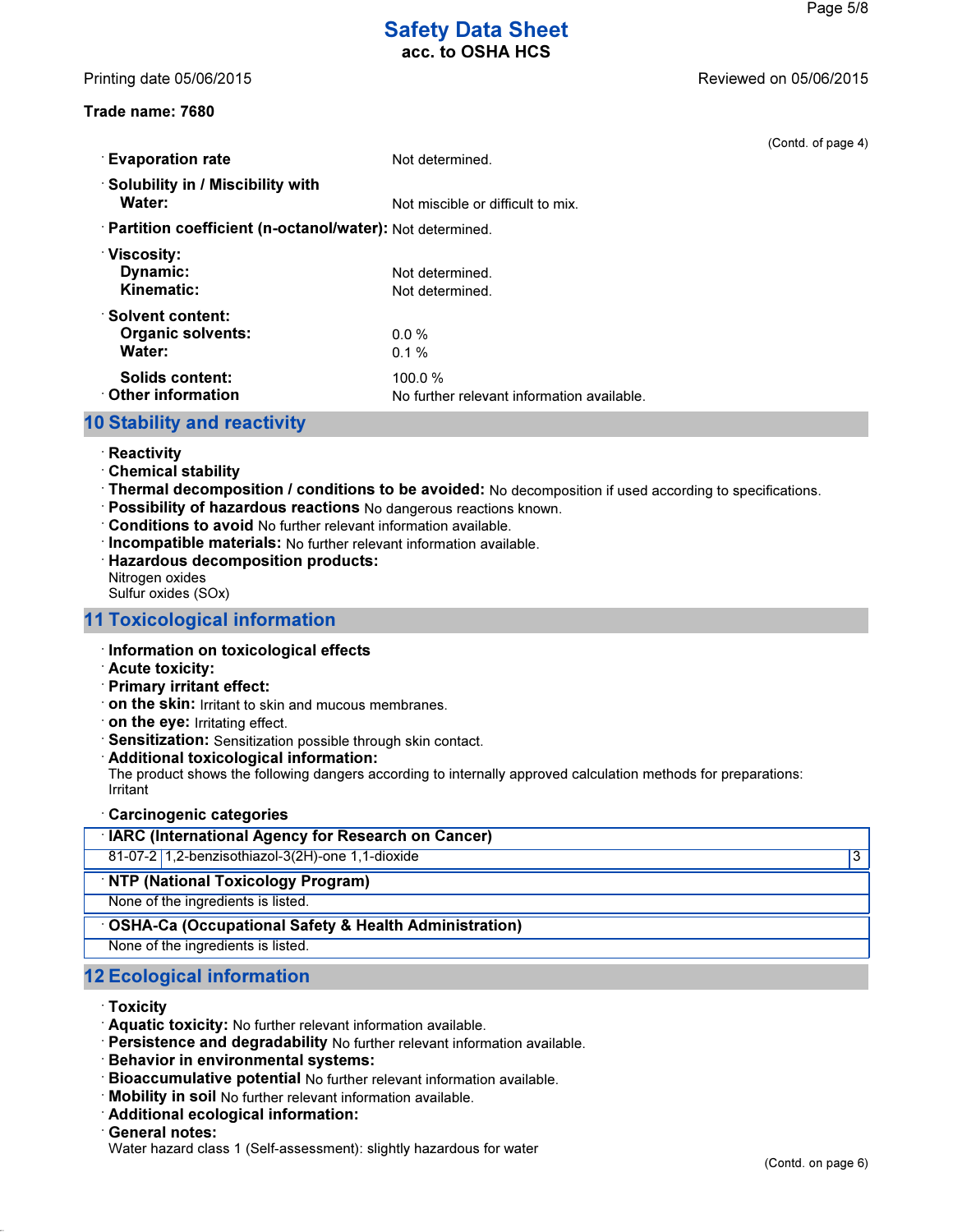### Printing date 05/06/2015 **Printing date 05/06/2015**

## Trade name: 7680

(Contd. of page 5) Do not allow undiluted product or large quantities of it to reach ground water, water course or sewage system.

- · Results of PBT and vPvB assessment
- · PBT: Not applicable.
- · vPvB: Not applicable.
- · Other adverse effects No further relevant information available.

## 13 Disposal considerations

#### · Waste treatment methods

· Recommendation:

Must not be disposed of together with household garbage. Do not allow product to reach sewage system.

· Uncleaned packagings:

· Recommendation: Disposal must be made according to official regulations.

## 14 Transport information

| $\cdot$ UN-Number<br><b>DOT, ADN, IMDG, IATA</b><br>$\cdot$ UN proper shipping name                                        | Void            |
|----------------------------------------------------------------------------------------------------------------------------|-----------------|
| DOT, ADN, IMDG, IATA<br><b>Transport hazard class(es)</b>                                                                  | Void            |
| <b>DOT, ADN, IMDG, IATA</b><br>∴Class<br>· Packing group                                                                   | Void            |
| <b>DOT, IMDG, IATA</b><br><b>Environmental hazards:</b>                                                                    | Void            |
| $\cdot$ Marine pollutant:                                                                                                  | No              |
| <b>Special precautions for user</b>                                                                                        | Not applicable. |
| <b>Transport in bulk according to Annex II of</b><br><b>MARPOL73/78 and the IBC Code</b><br>$\cdot$ UN "Model Regulation": | Not applicable. |

## 15 Regulatory information

· Safety, health and environmental regulations/legislation specific for the substance or mixture · Sara

| Section 355 (extremely hazardous substances):               |
|-------------------------------------------------------------|
| None of the ingredients is listed.                          |
| Section 313 (Specific toxic chemical listings):             |
| 80-15-9 $\alpha$ , α -dimethylbenzyl hydroperoxide          |
| 81-07-2 1,2-benzisothiazol-3(2H)-one 1,1-dioxide            |
| 107-21-1 ethanediol                                         |
| <b>TSCA (Toxic Substances Control Act):</b>                 |
| All ingredients are listed.                                 |
| $\cdot$ Proposition 65                                      |
| <b>Chemicals known to cause cancer:</b>                     |
| None of the ingredients is listed.                          |
| Chemicals known to cause reproductive toxicity for females: |
| None of the ingredients is listed.                          |
| Chemicals known to cause reproductive toxicity for males:   |
| None of the ingredients is listed.                          |
| Chemicals known to cause developmental toxicity:            |
| None of the ingredients is listed.                          |
| (Contd. on page 7)                                          |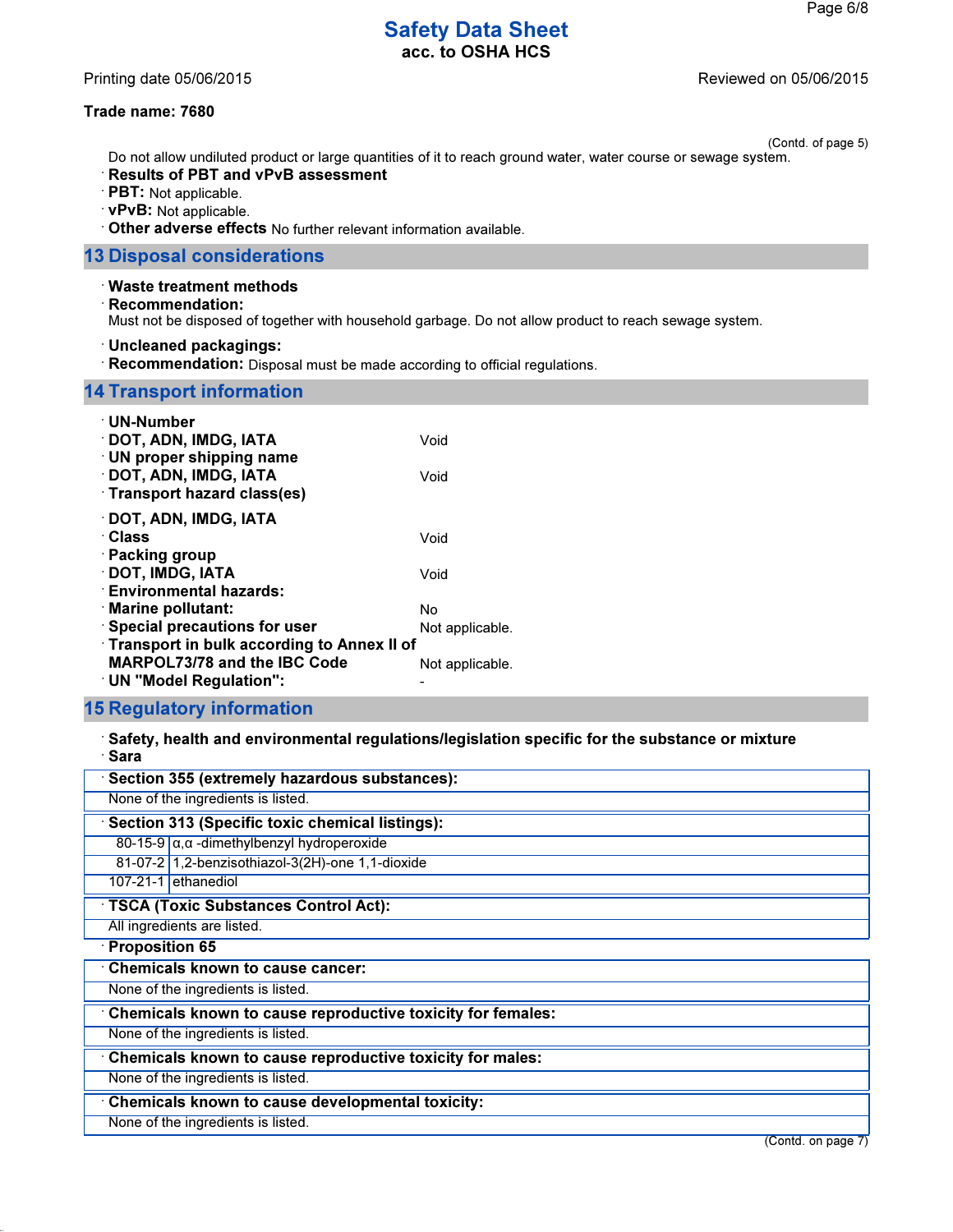## Trade name: 7680

(Contd. of page 6)

| <b>Carcinogenic categories</b>                                                                                                                                                            |    |
|-------------------------------------------------------------------------------------------------------------------------------------------------------------------------------------------|----|
| <b>EPA (Environmental Protection Agency)</b>                                                                                                                                              |    |
| None of the ingredients is listed.                                                                                                                                                        |    |
| TLV (Threshold Limit Value established by ACGIH)                                                                                                                                          |    |
| 107-21-1 ethanediol                                                                                                                                                                       | A4 |
| NIOSH-Ca (National Institute for Occupational Safety and Health)                                                                                                                          |    |
| None of the ingredients is listed.                                                                                                                                                        |    |
| GHS label elements The product is classified and labeled according to the Globally Harmonized System (GHS).                                                                               |    |
| <b>Hazard pictograms</b>                                                                                                                                                                  |    |
|                                                                                                                                                                                           |    |
|                                                                                                                                                                                           |    |
|                                                                                                                                                                                           |    |
|                                                                                                                                                                                           |    |
| GHS07                                                                                                                                                                                     |    |
| <b>Signal word</b> Warning                                                                                                                                                                |    |
|                                                                                                                                                                                           |    |
| <b>Hazard-determining components of labeling:</b><br>methacrylic acid, monoester with propane-1,2-diol                                                                                    |    |
| bisphenol A ethoxylate dimethacrylate                                                                                                                                                     |    |
| $\alpha$ , $\alpha$ -dimethylbenzyl hydroperoxide                                                                                                                                         |    |
| 2'-phenylacetohydrazide                                                                                                                                                                   |    |
| <b>Hazard statements</b>                                                                                                                                                                  |    |
| Harmful if swallowed or if inhaled.<br>Causes skin irritation.                                                                                                                            |    |
| Causes serious eye irritation.                                                                                                                                                            |    |
| May cause an allergic skin reaction.                                                                                                                                                      |    |
| May cause respiratory irritation.                                                                                                                                                         |    |
| <b>Precautionary statements</b>                                                                                                                                                           |    |
| If medical advice is needed, have product container or label at hand.                                                                                                                     |    |
| Keep out of reach of children.<br>Read label before use.                                                                                                                                  |    |
| Avoid breathing dust/fume/gas/mist/vapors/spray                                                                                                                                           |    |
| Wear protective gloves.                                                                                                                                                                   |    |
| Wear eye protection / face protection.                                                                                                                                                    |    |
| Wash thoroughly after handling.                                                                                                                                                           |    |
| Do not eat, drink or smoke when using this product.<br>Use only outdoors or in a well-ventilated area.                                                                                    |    |
| Contaminated work clothing must not be allowed out of the workplace.                                                                                                                      |    |
| If in eyes: Rinse cautiously with water for several minutes. Remove contact lenses, if present and easy to do. Continue                                                                   |    |
| rinsing.                                                                                                                                                                                  |    |
| Specific treatment (see on this label).<br>If swallowed: Call a poison center/doctor if you feel unwell.                                                                                  |    |
| IF INHALED: Remove victim to fresh air and keep at rest in a position comfortable for breathing.                                                                                          |    |
| Wash contaminated clothing before reuse.                                                                                                                                                  |    |
| If skin irritation or rash occurs: Get medical advice/attention.                                                                                                                          |    |
| If eye irritation persists: Get medical advice/attention.<br>Rinse mouth.                                                                                                                 |    |
| If on skin: Wash with plenty of water.                                                                                                                                                    |    |
| Take off contaminated clothing and wash it before reuse.                                                                                                                                  |    |
| Store locked up.                                                                                                                                                                          |    |
| Store in a well-ventilated place. Keep container tightly closed.                                                                                                                          |    |
| Dispose of contents/container in accordance with local/regional/national/international regulations.<br>Chemical safety assessment: A Chemical Safety Assessment has not been carried out. |    |
|                                                                                                                                                                                           |    |
| <b>16 Other information</b>                                                                                                                                                               |    |
| This information is hased on our present knowledge. However, this shall not constitute a quarantee for any specific                                                                       |    |

This information is based on our present knowledge. However, this shall not constitute a guarantee for any specific product features and shall not establish a legally valid contractual relationship.

· Department issuing SDS: Product Safety Department

· Contact: Cyberbond Regulatory Department